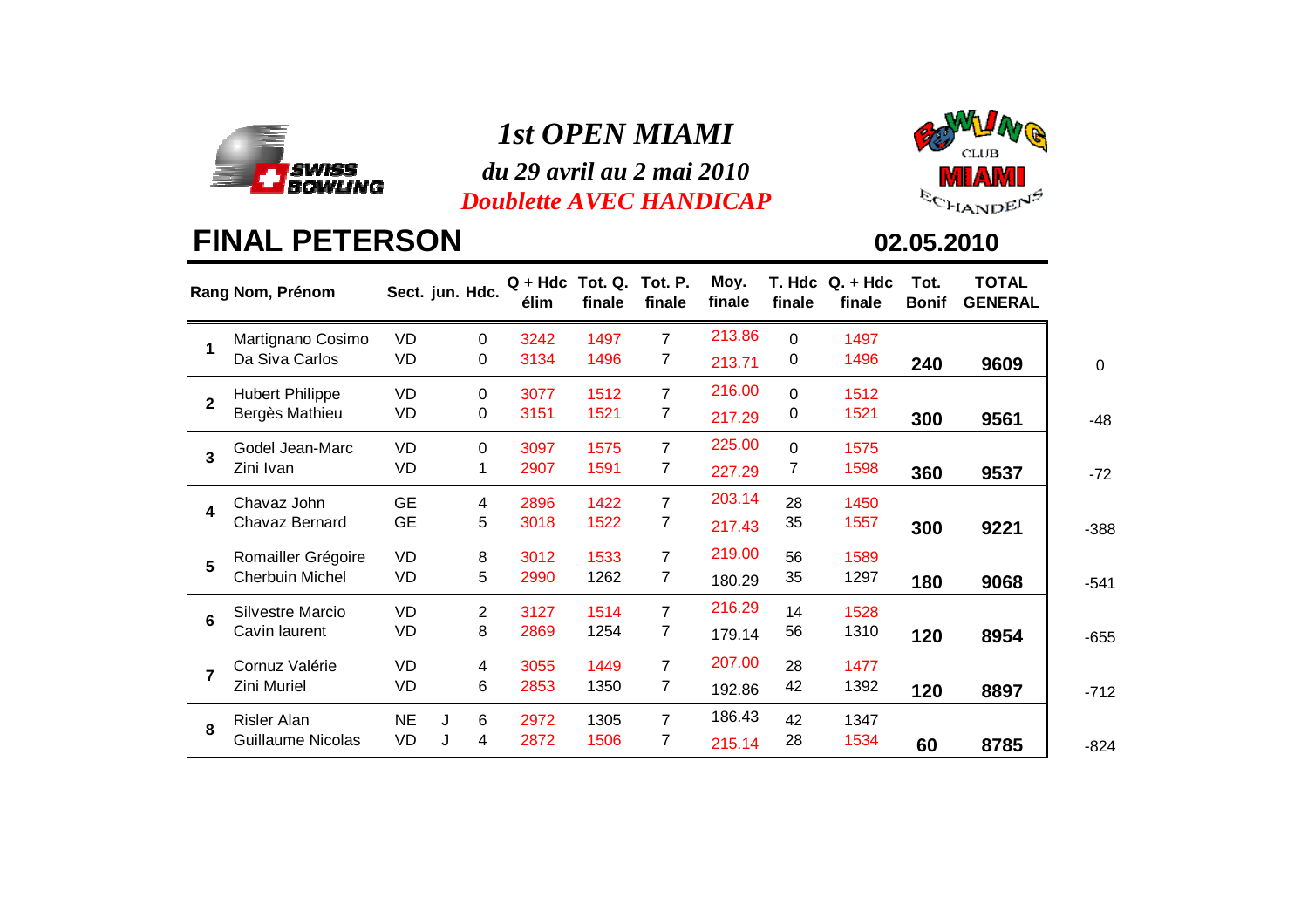

### *1st OPEN MIAMI*

*du 29 avril au 2 mai 2010 Doublette AVEC HANDICAP*



### **1/2 FINALE**

|  | $-1$ AND $\sim$ |
|--|-----------------|
|  | 02.05.2010      |

|                | Rang Nom, Prénom                         |                        | Sect. jun. Hdc. P9 |            |            |            |            |                |            | P10 P11 P12 P13 P14 Total | Moy.             | T.Hdc     | TotG.        | Moy.E  | Tot.E |
|----------------|------------------------------------------|------------------------|--------------------|------------|------------|------------|------------|----------------|------------|---------------------------|------------------|-----------|--------------|--------|-------|
| 1              | Martignano Cosimo<br>Da Siva Carlos      | <b>VD</b><br><b>VD</b> | 0<br>$\Omega$      | 257<br>186 | 226<br>244 | 205<br>201 | 259<br>190 | 225<br>179     | 277<br>289 | 3242<br>3134              | 231.57<br>223.86 | 0<br>0    | 3242<br>3134 |        |       |
|                |                                          |                        |                    |            |            |            |            |                |            |                           |                  |           |              | 227.71 | 6376  |
|                | <b>Hubert Philippe</b>                   | VD                     | 0                  | 225        | 236        | 252        | 206        | 219            | 246        | 3077                      | 219.79           | 0         | 3077         |        |       |
| $\overline{2}$ | Bergès Mathieu                           | VD                     | 0                  | 288        | 229        | 203        | 214        | 224            | 246        | 3151                      | 225.07           | 0         | 3151         |        |       |
|                |                                          |                        |                    |            |            |            |            |                |            |                           |                  |           |              | 222.43 | 6228  |
| 3              | Godel Jean-Marc                          | VD                     | 0                  | 257        | 191        | 214        | 236        | 217            | 221        | 3097                      | 221.21           | 0         | 3097         |        |       |
|                | Zini Ivan                                | VD                     | 1                  | 168        | 195        | 216        | 192        | 222            | 212        | 2893                      | 206.64           | 14        | 2907         | 213.93 | 6004  |
|                |                                          |                        |                    |            |            |            |            |                |            |                           |                  |           |              |        |       |
| 4              | Romailler Grégoire                       | VD                     | 8                  | 237        | 257        | 162        | 145        | 225            | 182        | 2900                      | 207.14           | 112       | 3012         |        |       |
|                | <b>Cherbuin Michel</b>                   | VD                     | 5                  | 201        | 180        | 209        | 198        | 202            | 223        | 2920                      | 208.57           | 70        | 2990         | 207.86 | 6002  |
|                |                                          |                        |                    |            |            |            |            |                |            |                           |                  |           |              |        |       |
| 5              | <b>Silvestre Marcio</b><br>Cavin laurent | VD<br>VD               | 2<br>8             | 222<br>192 | 196<br>190 | 237<br>192 | 174<br>201 | 215<br>186     | 203<br>189 | 3099<br>2757              | 221.36<br>196.93 | 28<br>112 | 3127<br>2869 |        |       |
|                |                                          |                        |                    |            |            |            |            |                |            |                           |                  |           |              | 209.14 | 5996  |
|                |                                          |                        |                    |            |            |            |            |                |            |                           |                  |           |              |        |       |
| 6              | Chavaz John<br>Chavaz Bernard            | GE<br><b>GE</b>        | 4<br>5             | 191<br>196 | 168<br>198 | 189<br>200 | 181<br>238 | 268<br>229     | 212<br>212 | 2840<br>2948              | 202.86<br>210.57 | 56<br>70  | 2896<br>3018 |        |       |
|                |                                          |                        |                    |            |            |            |            |                |            |                           |                  |           |              | 206.71 | 5914  |
|                |                                          |                        |                    |            |            |            |            |                |            |                           |                  |           |              |        |       |
| 7              | Cornuz Valérie<br>Zini Muriel            | VD<br>VD               | 4<br>6             | 165<br>159 | 224<br>191 | 248<br>236 | 204<br>168 | 223<br>184     | 202<br>180 | 2999<br>2769              | 214.21<br>197.79 | 56<br>84  | 3055<br>2853 |        |       |
|                |                                          |                        |                    |            |            |            |            |                |            |                           |                  |           |              | 206.00 | 5908  |
|                |                                          | <b>NE</b>              |                    |            |            |            |            |                |            |                           |                  |           |              |        |       |
| 8              | Risler Alan<br>Guillaume Nicolas         | VD                     | J<br>6<br>J<br>4   | 211<br>229 | 209<br>179 | 212<br>148 | 181<br>190 | 201<br>215     | 210<br>264 | 2888<br>2816              | 206.29<br>201.14 | 84<br>56  | 2972<br>2872 |        |       |
|                |                                          |                        |                    |            |            |            |            |                |            |                           |                  |           |              | 203.71 | 5844  |
|                | <b>Vontobel Larry</b>                    | VD                     | 0                  | 203        | 206        | 179        | 246        | 165            | 191        | 2909                      | 207.79           | 0         | 2909         |        |       |
| 9              | Regenass Cédric                          | VD                     | 1                  | 237        | 206        | 257        | 189        | 200            | 169        | 2898                      | 207.00           | 14        | 2912         |        |       |
|                |                                          |                        |                    |            |            |            |            |                |            |                           |                  |           |              | 207.39 | 5821  |
|                | Valladares Santiago                      | VD                     | 8                  | 162        | 202        | 192        | 236        | 177            | 225        | 2823                      | 201.64           | 112       | 2935         |        |       |
| 10             | Mas Javier                               | VD                     | 13                 | 161        | 176        | 166        | 147        | 168            | 192        | 2688                      | 192.00           | 182       | 2870         |        |       |
|                |                                          |                        |                    |            |            |            |            |                |            |                           |                  |           |              | 196.82 | 5805  |
| 11             | Morand Marie-Noëlle                      | GЕ                     | 7                  | 247        | 234        |            | 182 181    |                | 180 212    | 2756                      | 196.86           | 98        | 2854         |        |       |
|                | Poex Dominique                           | GЕ                     | 12                 | 192        | 148        | 175        | 169 166    |                | 187        | 2780                      | 198.57           | 168       | 2948         |        |       |
|                |                                          |                        |                    |            |            |            |            |                |            |                           |                  |           |              | 197.71 | 5802  |
|                | Bingelli Didier                          | VD                     | 14                 | 180        | 231        | 218        |            | 207 214        | 228        | 2872                      | 205.14           | 196       | 3068         |        |       |
|                | Mottet Richard                           | VD                     | 9                  | 187        | 141        | 154        | 168        | 212            | 160        | 2589                      | 184.93           | 126       | 2715         | 195.04 | 5783  |
|                |                                          |                        |                    |            |            |            |            |                |            |                           |                  |           |              |        |       |
| 13             | Mendes Vasco                             | VD                     | 0                  | 169        | 182        | 191        | 217        | 202            | 166        | 2926                      | 209.00           | 0         | 2926         |        |       |
|                | Martignano Luigi                         | VD                     | 7                  | 194        | 200        | 222        | 213        | 186            | 173        | 2645                      | 188.93           | 98        | 2743         | 198.96 | 5669  |
|                |                                          |                        |                    |            |            |            |            |                |            |                           |                  |           |              |        |       |
| 14             | Mermoud Alex                             | GE                     | 14                 | 214        | 174        | 192        | 200        | 189            | 167        | 2737                      | 195.50           | 196       | 2933         |        |       |
|                | <b>Burge Serge</b>                       | GЕ                     | 8                  | 196        | 173        | 191        | 191        | 168            | 137        | 2616                      | 186.86           | 112       | 2728         | 191.18 | 5661  |
|                |                                          |                        |                    |            |            |            |            |                |            |                           |                  |           |              |        |       |
| 15             | Cuva Tanya<br>Ancarani Sandro            | ZΗ<br>ZΗ               | 0<br>0             | 227<br>160 | 186<br>184 | 193<br>205 | 205        | 211<br>217 199 | 184<br>145 | 2875<br>2776              | 205.36<br>198.29 | 0<br>0    | 2875<br>2776 |        |       |
|                |                                          |                        |                    |            |            |            |            |                |            |                           |                  |           |              | 201.82 | 5651  |
|                |                                          |                        |                    |            |            |            |            |                |            |                           |                  |           |              |        |       |
| 16             | <b>Thurston Roger</b><br>Manico Bigi     | ZΗ<br>ZΗ               | 0<br>1             | 205<br>222 | 171<br>195 | 192<br>191 | 189<br>172 | 197<br>189     | 198<br>177 | 2766<br>2838              | 197.57<br>202.71 | 0<br>14   | 2766<br>2852 |        |       |
|                |                                          |                        |                    |            |            |            |            |                |            |                           |                  |           |              | 200.14 | 5618  |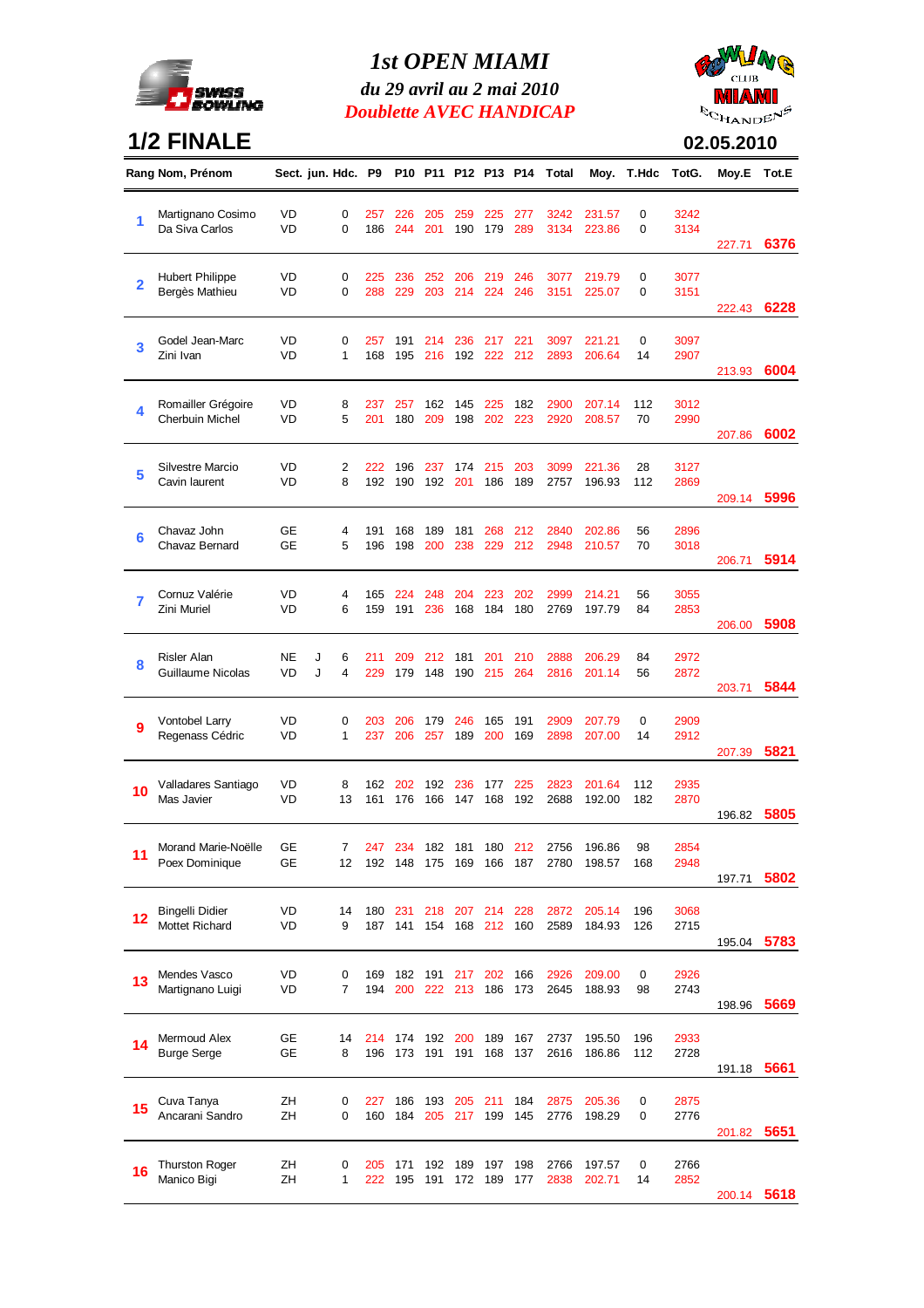

#### *1st OPEN MIAMI*

*du 29 avril au 2 mai 2010 Doublette AVEC HANDICAP*



## **QUALIFICATION**

| $\sim$ HANDE |  |
|--------------|--|
| 01.05.2010   |  |

|    | Rang Nom, Prénom                               |                 | Sect. jun. Hdc. P1 |            | P2             | P3               | P4         | P5                             | P6             | P7             | P8             | Total        |                  | Moy. T.Hdc | TotG.        | Moy.E Tot.E      |      |
|----|------------------------------------------------|-----------------|--------------------|------------|----------------|------------------|------------|--------------------------------|----------------|----------------|----------------|--------------|------------------|------------|--------------|------------------|------|
| 1  | Martignano Cosimo<br>Da Siva Carlos            | <b>VD</b><br>VD | 0<br>$\Omega$      | 268<br>234 | 255<br>246     | 177<br>210       | 205<br>235 | 258<br>279                     | 232<br>225     | 193<br>181     | 205<br>235     | 1793<br>1845 | 224.13<br>230.63 | 0<br>0     | 1793<br>1845 |                  | 3638 |
| 2  | Silvestre Marcio<br>Cavin laurent              | VD<br>VD        | 2<br>8             | 254<br>238 | 185<br>170     | 247<br>190       | 254<br>195 | 234<br>212                     | 206<br>190     | 203<br>211     | 269<br>201     | 1852<br>1607 | 231.50<br>200.88 | 16<br>64   | 1868<br>1671 | 227.38<br>216.19 | 3539 |
| 3  | Romailler Grégoire<br><b>Cherbuin Michel</b>   | VD<br>VD        | 8<br>5             | 235<br>234 | 230<br>186     | 213<br>201       | 206<br>212 | 214<br>205                     | 214<br>222     | 224<br>223     | 156<br>224     | 1692<br>1707 | 211.50<br>213.38 | 64<br>40   | 1756<br>1747 | 212.44           | 3503 |
| 4  | Valladares Santiago<br>Mas Javier              | VD<br><b>VD</b> | 8<br>13            | 202<br>195 | 221<br>216     | 190<br>224       | 198<br>145 | 198<br>270                     | 227<br>254     | 207<br>181     | 186<br>193     | 1629<br>1678 | 203.63<br>209.75 | 64<br>104  | 1693<br>1782 | 206.69           | 3475 |
| 5  | Cornuz Valérie<br>Zini Muriel                  | VD<br><b>VD</b> | 4<br>6             | 177<br>194 | 257<br>196     | 201<br>216       | 213<br>189 | 235<br>227                     | 214<br>167     | 215<br>225     | 221<br>237     | 1733<br>1651 | 216.63<br>206.38 | 32<br>48   | 1765<br>1699 | 211.50           | 3464 |
| 6  | Godel Jean-Marc<br>Zini Ivan                   | VD<br><b>VD</b> | 0<br>1             | 214<br>170 | 216<br>202     | 212<br>214       | 200<br>239 | 193<br>196                     | 227<br>197     | 257<br>234     | 242<br>236     | 1761<br>1688 | 220.13<br>211.00 | 0<br>8     | 1761<br>1696 | 215.56           | 3457 |
| 7  | <b>Hubert Philippe</b><br>Bergès Mathieu       | VD<br>VD        | 0<br>0             | 212<br>202 | 249<br>226     | 237<br>236       | 193<br>226 | 233                            | 160<br>182 211 | 191<br>226     | 218<br>238     | 1693<br>1747 | 211.63<br>218.38 | 0<br>0     | 1693<br>1747 | 215.00           | 3440 |
| 8  | Morand Marie-Noëlle<br>Poex Dominique          | GЕ<br><b>GE</b> | 7<br>12            | 189<br>225 | 198<br>235     | 196<br>222       | 161<br>225 | 237<br>184                     | 152<br>192     | 190<br>203     | 197<br>257     | 1520<br>1743 | 190.00<br>217.88 | 56<br>96   | 1576<br>1839 | 203.94           | 3415 |
| 9  | Chavaz John<br>Chavaz Bernard                  | GЕ<br><b>GE</b> | 4<br>5             | 228<br>208 | 246<br>214     | 179<br>220       | 204<br>192 | 215<br>205                     | 172<br>201     | 177<br>211     | 210<br>224     | 1631<br>1675 | 203.88<br>209.38 | 32<br>40   | 1663<br>1715 | 206.63           | 3378 |
| 10 | Vontobel Larry<br>Regenass Cédric              | VD<br>VD        | 0<br>1             | 237<br>173 | 248<br>248     | 180<br>170       | 214<br>228 | 214                            | 215<br>212 192 | 210<br>182 235 | 201            | 1719<br>1640 | 214.88<br>205.00 | 0<br>8     | 1719<br>1648 | 209.94           | 3367 |
| 11 | <b>Bingelli Didier</b><br>Mottet Richard       | <b>VD</b><br>VD | 14<br>9            | 204        | 200 214<br>202 | 192 184<br>- 224 | 178        | 195 172 267 170<br>160         | 194 216 189    |                |                | 1594<br>1567 | 199.25<br>195.88 | 112<br>72  | 1706<br>1639 | 197.56           | 3345 |
| 12 | Mermoud Alex<br><b>Burge Serge</b>             | GE<br><b>GE</b> | 14<br>8            | 211<br>208 | 155<br>178     | 214<br>197       | 265<br>191 | 201<br>201                     | 202<br>199     | 167            | 170 183<br>219 | 1601<br>1560 | 200.13<br>195.00 | 112<br>64  | 1713<br>1624 | 197.56           | 3337 |
| 13 | Cuva Tanya<br>Ancarani Sandro                  | ZΗ<br>ZΗ        | 0<br>0             | 235<br>213 | 201<br>204     | 226<br>184       | 196<br>194 | 205<br>204                     | 154<br>239     | 238<br>249     | 214<br>179     | 1669<br>1666 | 208.63<br>208.25 | 0<br>0     | 1669<br>1666 | 208.44 3335      |      |
|    | <b>Risler Alan</b><br><b>Guillaume Nicolas</b> | NE<br>VD        | J<br>6<br>J<br>4   | 226<br>208 | 179<br>182     | 255<br>210       | 186<br>257 | 188<br>178                     | 222<br>190     | 192<br>173     | 216<br>193     | 1664<br>1591 | 208.00<br>198.88 | 48<br>32   | 1712<br>1623 | 203.44 3335      |      |
| 15 | <b>Thurston Roger</b><br>Manico Bigi           | ZH<br>ZH        | 0<br>1             | 193<br>228 | 191<br>246     | 180<br>213       | 216<br>192 | 171<br>246                     | 246<br>213     | 183<br>182     | 234<br>172     | 1614<br>1692 | 201.75<br>211.50 | 0<br>8     | 1614<br>1700 | 206.63           | 3314 |
| 16 | Mendes Vasco<br>Martignano Luigi               | VD<br>VD        | 0<br>7             | 202        | 223<br>194 202 | 195              | 257        | 246<br>173 125 195 164 194 210 | 248            | 201            | 227            | 1799<br>1457 | 224.88<br>182.13 | 0<br>56    | 1799<br>1513 | 203.50           | 3312 |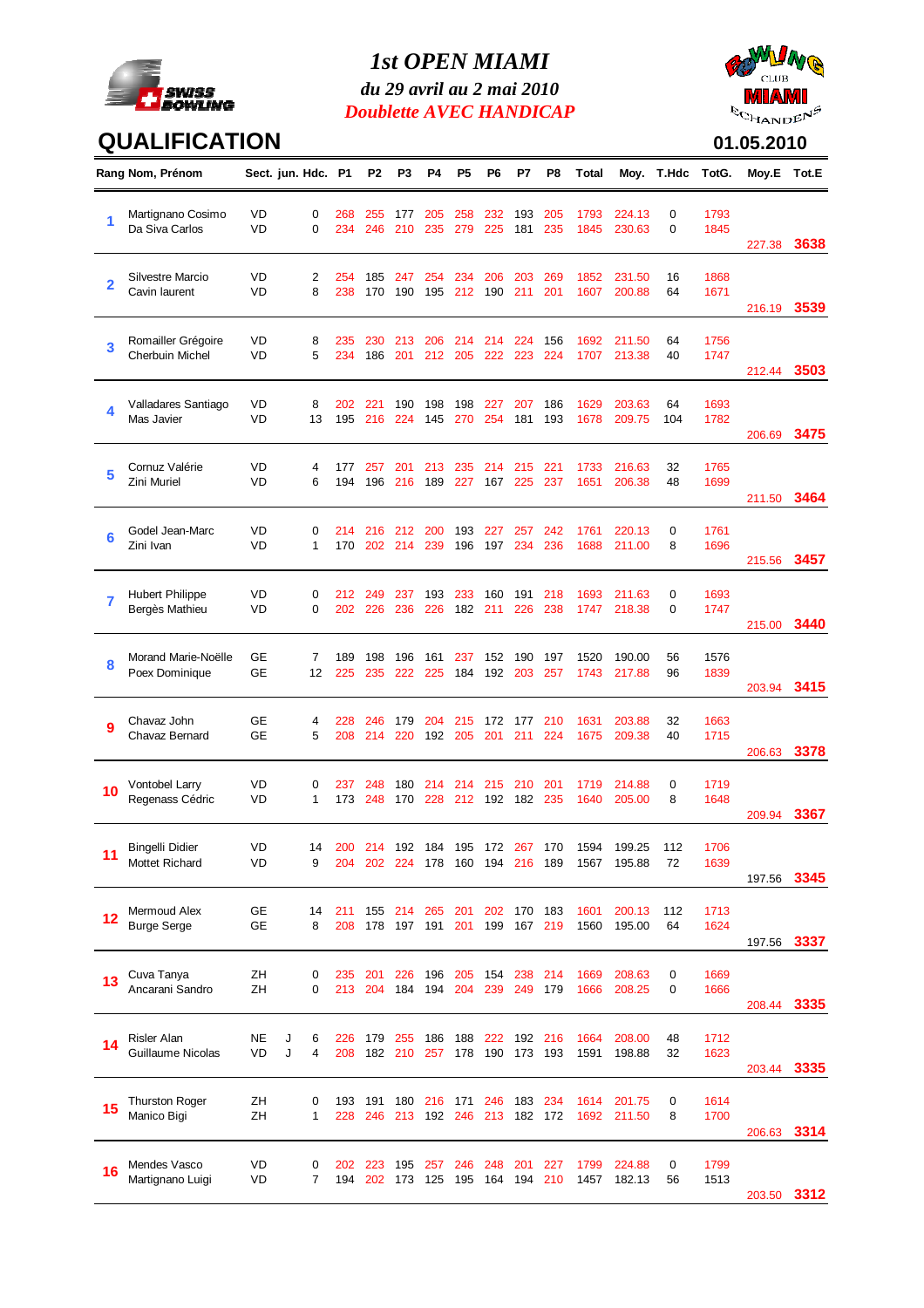|    | Rang Nom, Prénom                                  |                        | Sect. jun. Hdc. P1 |          |            | P2             | P3         | P4         | P5             | P6         | P7         | P8                                     | Total        |                       | Moy. T.Hdc | TotG.        | Moy.E       | Tot.E |
|----|---------------------------------------------------|------------------------|--------------------|----------|------------|----------------|------------|------------|----------------|------------|------------|----------------------------------------|--------------|-----------------------|------------|--------------|-------------|-------|
| 17 | Kwan Ham Chieh<br>Ebener Andreas                  | ВE<br>BЕ               |                    | 0<br>0   | 258<br>212 | 201<br>189     | 199<br>212 | 210<br>243 | 236<br>212     | 191<br>174 | 186<br>246 | 159<br>174                             | 1640<br>1662 | 205.00<br>207.75      | 0<br>0     | 1640<br>1662 | 206.38      | 3302  |
| 18 | Persson Göran<br><b>Fülster Wilfried</b>          | BS<br>BS               |                    | 1<br>0   | 263<br>191 | 149<br>201     | 213<br>248 | 234<br>194 | 178<br>248     | 181<br>173 | 213<br>195 | 237<br>169                             | 1668<br>1619 | 208.50<br>202.38      | 8<br>0     | 1676<br>1619 | 205.44      | 3295  |
| 19 | D'apice Vincenzo<br>Dodah Moonesh                 | GЕ<br><b>GE</b>        |                    | 11<br>10 | 247<br>195 | 184<br>167     | 205<br>163 | 223<br>206 | 179<br>199     | 213<br>185 | 181<br>156 | 206<br>212                             | 1638<br>1483 | 204.75<br>185.38      | 88<br>80   | 1726<br>1563 | 195.06      | 3289  |
| 20 | Cuccurullo Michel<br>Urgese Antonio               | VD<br>VD               |                    | 10<br>6  | 176<br>209 | 178<br>153     | 213<br>266 | 172<br>201 | 168<br>267     | 213<br>188 | 195<br>149 | 204<br>209                             | 1519<br>1642 | 189.88<br>205.25      | 80<br>48   | 1599<br>1690 | 197.56      | 3289  |
| 21 | Börner Mélanie<br>Börner Frank                    | ZΗ<br>ZΗ               |                    | 0<br>0   | 175<br>214 | 200<br>202     | 202<br>277 | 179<br>205 | 218<br>201     | 232<br>207 | 191<br>183 | 196<br>202                             | 1593<br>1691 | 199.13<br>211.38      | 0<br>0     | 1593<br>1691 | 205.25      | 3284  |
| 22 | Genillard Ralph-Yves<br><b>Rouquet Philippe</b>   | GЕ<br>GE               |                    | 13<br>8  | 160<br>203 | 221<br>191     | 194<br>187 | 168<br>241 | 244<br>202     | 214<br>182 | 158<br>171 | 199<br>179                             | 1558<br>1556 | 194.75<br>194.50      | 104<br>64  | 1662<br>1620 | 194.63      | 3282  |
| 23 | Siciliano Michele<br>Perreira Paulo               | VD<br>VD               | J                  | 9<br>10  | 164<br>187 | 172<br>191     | 162<br>222 | 184<br>202 | 181<br>172     | 205<br>242 | 191<br>220 | 172<br>257                             | 1431<br>1693 | 178.88<br>211.63      | 72<br>80   | 1503<br>1773 | 195.25      | 3276  |
| 24 | Cardinaux Pierre-Alain<br><b>Ecoffey Philippe</b> | GЕ<br>VD               |                    | 9<br>16  | 156<br>178 | 150<br>187     | 222<br>191 | 187<br>149 | 245<br>201     | 225<br>168 | 198<br>243 | 170<br>201                             | 1553<br>1518 | 194.13<br>189.75      | 72<br>128  | 1625<br>1646 | 191.94      | 3271  |
| 25 | <b>Chautard Gérard</b><br>Liquirian Leonardo      | GЕ<br>VD               |                    | 7<br>11  | 219<br>170 | 159<br>159     | 195<br>210 | 178<br>165 | 204<br>233     | 209<br>193 | 224<br>187 | 238<br>178                             | 1626<br>1495 | 203.25<br>186.88      | 56<br>88   | 1682<br>1583 | 195.06      | 3265  |
| 26 | Hürlimann Daniel<br>Schütz Hans                   | ZΗ<br>ZΗ               |                    | 0<br>5   | 201<br>193 | 179<br>222     | 180<br>180 | 205<br>219 | 190<br>169     | 182<br>183 | 236<br>238 | 225<br>222                             | 1598<br>1626 | 199.75<br>203.25      | 0<br>40    | 1598<br>1666 | 201.50      | 3264  |
| 27 | <b>Golay Daniel</b><br>Seydoux Pascal             | GЕ<br><b>GE</b>        |                    | 1<br>4   | 239<br>192 | 199<br>157     | 179<br>194 | 179<br>223 | 190<br>222     | 219<br>225 | 195<br>195 | 236<br>178                             | 1636<br>1586 | 204.50<br>198.25      | 8<br>32    | 1644<br>1618 | 201.38      | 3262  |
| 28 | Guillaume Gentil Chris<br><b>Diserens Didier</b>  | <b>VD</b><br>VD        |                    | 19<br>13 | 246<br>176 | 201<br>203     | 223<br>187 | 177<br>176 | 167<br>168     | 140<br>181 | 209<br>194 | 189<br>168                             | 1552<br>1453 | 194.00<br>181.63      | 152<br>104 | 1704<br>1557 | 187.81      | 3261  |
| 29 | <b>Bezuchet Eric</b><br>Dancla Olivier            | VD<br>VD               |                    | 4<br>9   | 211<br>192 | 204<br>201     | 247<br>184 | 216<br>213 | 237<br>182     | 189<br>158 | 196<br>161 | 182<br>182                             | 1682<br>1473 | 210.25<br>184.13      | 32<br>72   | 1714<br>1545 | 197.19      | 3259  |
| 30 | Perito Pascal<br>Company Jöelle                   | GE<br>GЕ               |                    | 8<br>10  | 186<br>189 | 208<br>220     | 201<br>173 | 209<br>237 | 188<br>175     | 204<br>154 | 151<br>195 | 173<br>235                             | 1520<br>1578 | 190.00<br>197.25      | 64<br>80   | 1584<br>1658 | 193.63      | 3242  |
| 31 | Schwab Nicola<br>Mazzola Cyril                    | <b>NE</b><br><b>NE</b> |                    | 24<br>25 | 145        | 187            | 212        | 151        | 163            | 190        | 226        | 201<br>173 190 176 156 171 149 182 169 | 1475         | 184.38<br>1366 170.75 | 192<br>200 | 1667<br>1566 | 177.56      | 3233  |
| 32 | Dietre Chris<br><b>Riegler Yuval</b>              | ВS<br>BS               | J                  | 10<br>11 | 181<br>161 | 185<br>172     | 198<br>245 | 190<br>182 | 160<br>201     | 200<br>172 | 181<br>212 | 219<br>192                             | 1514<br>1537 | 189.25<br>192.13      | 80<br>88   | 1594<br>1625 | 190.69      | 3219  |
| 33 | Le Scanff Jean-Franço GE<br>Pépin Thomas          | GЕ                     |                    | 14<br>11 | 214<br>201 | 169<br>202     | 195<br>234 | 153<br>192 | 190<br>137     | 184<br>180 | 170<br>191 | 199<br>204                             | 1474<br>1541 | 184.25<br>192.63      | 112<br>88  | 1586<br>1629 | 188.44 3215 |       |
| 34 | Pires Vitor<br>Morath Nick                        | VD<br>VD               |                    | 13<br>23 | 249<br>170 | 230<br>141     | 182<br>161 | 226<br>145 | 170<br>191     | 209<br>149 | 171<br>159 | 191<br>178                             | 1628<br>1294 | 203.50<br>161.75      | 104<br>184 | 1732<br>1478 | 182.63      | 3210  |
| 35 | Grolhier Jean-Louis<br>Ecoffey Xavier             | VD<br>VD               |                    | 0<br>2   | 234<br>279 | 213<br>206     | 226<br>256 | 179<br>169 | 203<br>182     | 201<br>165 | 184<br>175 | 162<br>146                             | 1602<br>1578 | 200.25<br>197.25      | 0<br>16    | 1602<br>1594 | 198.75      | 3196  |
| 36 | <b>Privat Philippe</b><br><b>Pfister Yves</b>     | GЕ<br>VD               |                    | 2<br>13  | 184        | 192 213<br>163 | 225<br>184 | 196<br>189 | 192 179<br>212 | 146        | 248<br>159 | 211<br>181                             | 1656<br>1418 | 207.00<br>177.25      | 16<br>104  | 1672<br>1522 | 192.13      | 3194  |
| 37 | Stäheli Raphael<br>Jegerlehner Rolf               | BE<br>ВE               |                    | 10<br>15 | 169<br>175 | 147<br>187     | 166<br>177 | 178<br>170 | 225<br>245     | 192<br>168 | 223        | 160<br>192 212                         | 1460<br>1526 | 182.50<br>190.75      | 80<br>120  | 1540<br>1646 | 186.63      | 3186  |
| 38 | Hürlimann Martin<br>Schütz Jenny                  | ZΗ<br>ZΗ               |                    | 5<br>14  | 181<br>160 | 177<br>209     | 170<br>224 | 176<br>200 | 203<br>156     | 173<br>202 | 212<br>217 | 200<br>162                             | 1492<br>1530 | 186.50<br>191.25      | 40<br>112  | 1532<br>1642 | 188.88      | 3174  |
| 39 | Dedenon Thiéry<br>Gillet Romain                   | VD<br>NE               |                    | 2<br>7   | 191<br>174 | 207<br>203     | 196<br>161 | 227<br>221 | 139<br>222     | 174<br>183 | 221<br>207 | 215<br>157                             | 1570<br>1528 | 196.25<br>191.00      | 16<br>56   | 1586<br>1584 | 193.63      | 3170  |
| 40 | Corminboeuf Natacha<br><b>Biallas Bernd</b>       | GЕ<br><b>GE</b>        |                    | 13<br>9  | 191<br>209 | 176<br>176     | 187<br>187 | 175<br>190 | 197<br>204     | 181<br>150 | 193        | 185<br>172 213                         | 1485<br>1501 | 185.63<br>187.63      | 104<br>72  | 1589<br>1573 | 186.63      | 3162  |